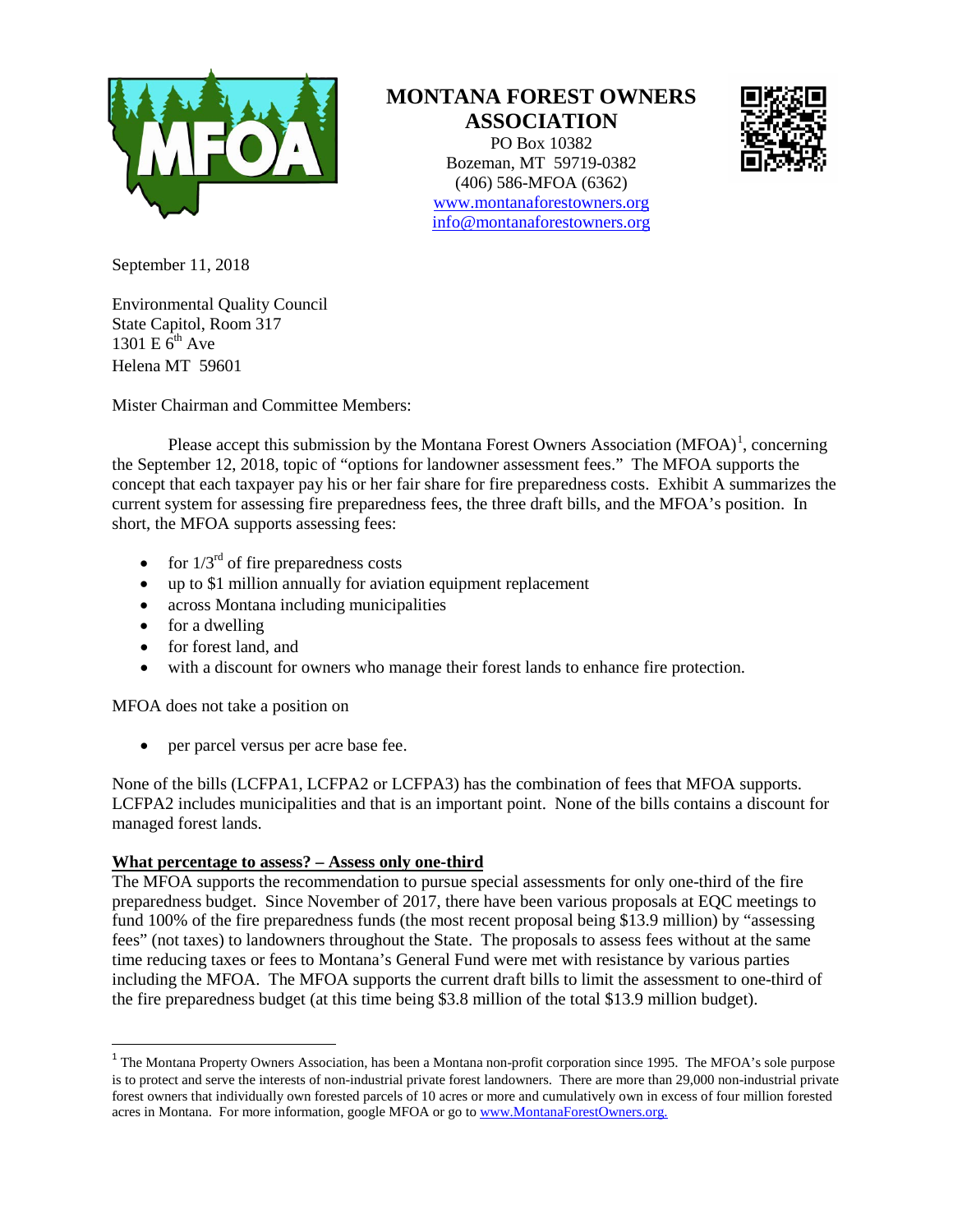### **Up to \$1 million for aviation equipment replacement**

The MFOA supports the recommended annual funding of up to \$1 million for aviation equipment replacement.

## **Who to assess?\_ - wildland and municipalities**

The MFOA supports Representative Chas Vincent's recommendation that everyone who benefits from the fire preparedness dollars share the burden. Further, it is most equitable to include parcels within municipalities because fires do not recognize boundaries. Wildfires can and do spread from rural to urban settings and vice versa. Everyone is hurt by poor air quality caused by smoke and everyone stands to gain by preparing for all fires.

## **Reward forest lands management**

Per Dr. Peter Kolb at the July 26, 2018, EQC meeting, most fires are caught and contained on private lands. No recognition or consideration has been given to those timber owners who incur the expense and effort to manage their properties to reduce the risk and severity of fire. Rural private forests that have been managed for fuels reduction and access allow for effective and inexpensive fire containment and suppression. Those parcel owners should be given an opportunity to request a discount on the forest land fee.

Thank you for your consideration and time.

Sincerely,<br>Mike Chich s-

Mike Christianson President